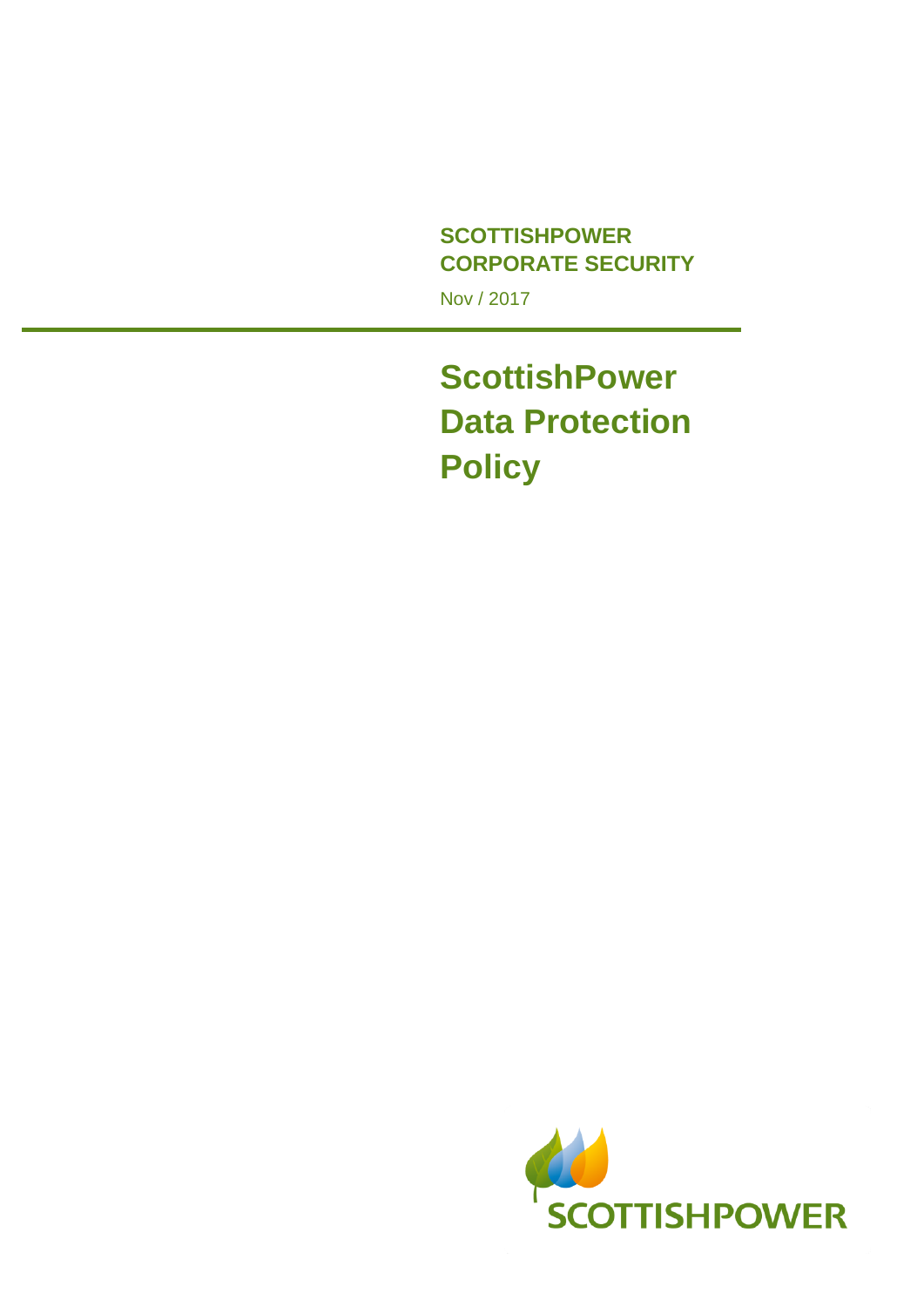

In accordance with the Scottish Data Protection Policy ("the policy") and the Global Personal Data Protection Framework of the Iberdrola Group *[https://www.iberdrola.com/wcorp/gc/prod/en\_US/corporativos/docs/personal\_data\_protection\_ policy.pdf]* (the "**Group Policies**"), the purpose of this ScottishPower Data Protection Policy and the Policies (as defined below) is to: (i) implement the principles set out in the Group Policies at local level; and (ii) develop local internal procedures to meet the requirements of local UK data protection laws which apply to the conduct of business by the ScottishPower Group ("**ScottishPower**").

## **Policy Objective**

Everyone has rights with regard to the way in which their personal information is handled. During the course of its activities, ScottishPower collects, stores and processes personal information about its customers, suppliers, employees and other third parties. ScottishPower recognises that the correct and lawful treatment of this information will maintain confidence in the organisation and will provide for successful business operations.

In accordance with the Group Policies, ScottishPower has designed a range of local policies, procedures and guidance documents to protect the security and ensure the integrity of information held by ScottishPower which are listed below (the "**Policies**").

ScottishPower's Board of Directors and senior management team expect all employees, contractors, suppliers and third parties to fully comply with the Policies, and failure to do so may result in disciplinary action.

### **Personal Data**

The Policies relate to the protection of personal information. This is any information or data from which a living individual can be recognised. Common examples of personal data held by ScottishPower includes: customer contact details, customer financial information, credit check information for both customers and employees, prospective employee application information, employee personnel records and details for individuals at suppliers and other third parties that ScottishPower may work with.

In certain circumstances, ScottishPower may also hold more sensitive personal data, which includes information about an individual's physical or mental health or condition, their racial or ethnic origin, their religious views / beliefs, sexual orientation, trade union membership and criminal background.

#### **SCOTTISHPOWER / SECURITY**

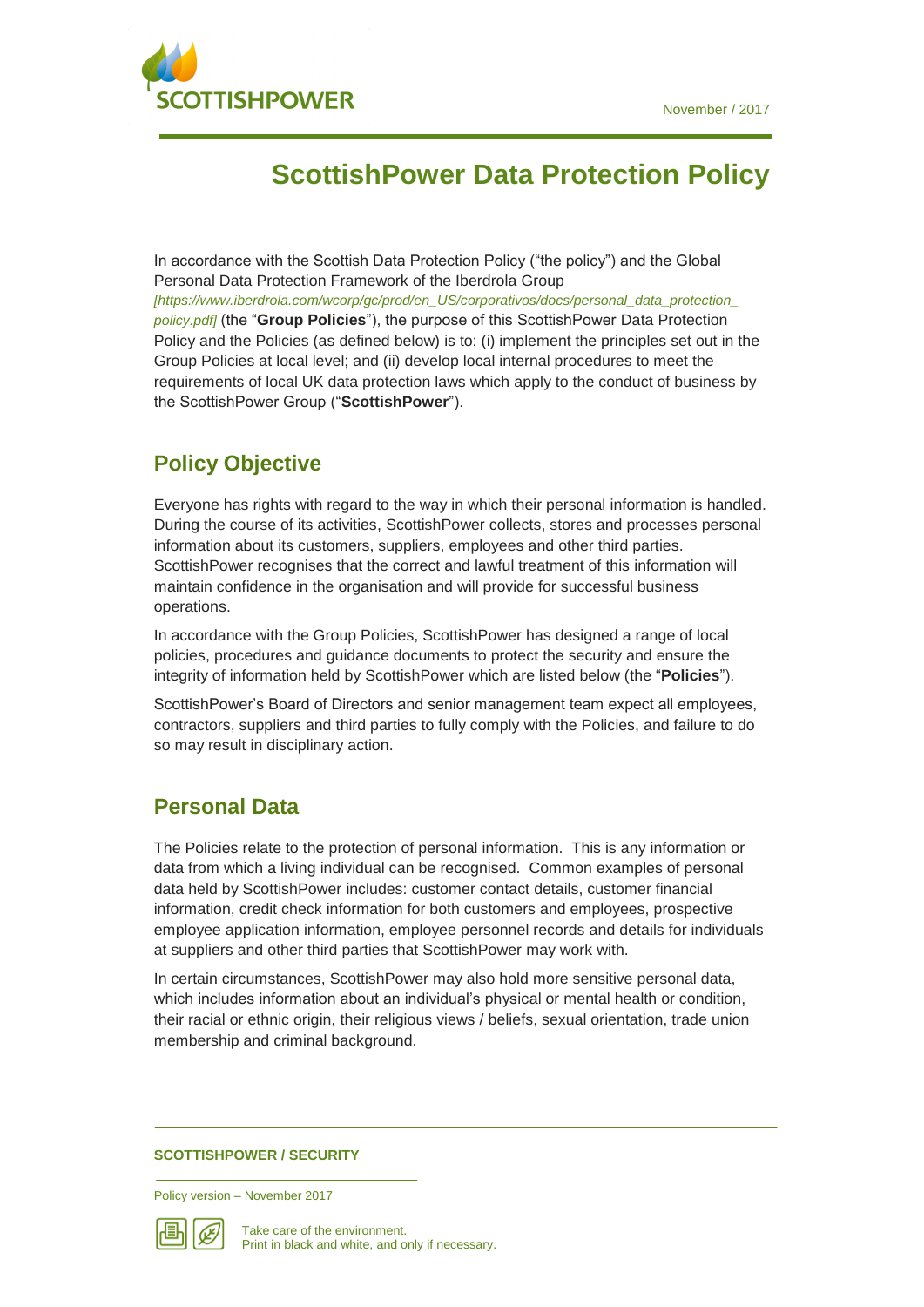

## **UK Data Protection Laws**

Current data protection laws for the UK are contained in the Data Protection Act 1998, however this is due to be replaced on 25 May 2018 by the General Data Protection Regulation ("**GDPR**").

The GDPR brings into force a number of changes in the law regarding the protection of personal data, in light of the changing role of personal data in our society driven by the use of new technologies.

While the protection of personal information has long been a priority for ScottishPower, the GDPR will place data protection at the heart of ScottishPower's culture going forward. As a result of a requirement under the GDPR, ScottishPower must be able to demonstrate its compliance with data protection laws. In particular, ScottishPower will need to be accountable for demonstrating compliance with key data protection principles enshrined in the legislation. Failure to do so will have severe consequences for the business including regulatory penalties and also reputational harm.

### **Data Protection Principles & Rights**

As referred to above, ScottishPower needs to be able to account for its compliance with the following fundamental data protection principles:

- 1. Personal data should be processed lawfully, fairly and in a transparent manner.
- 2. Personal data should be collected for specified, explicit and legitimate purposes and not processed in a manner that is incompatible with those purposes.
- 3. Personal data should be adequate, relevant and limited to what is necessary in relation to the purposes for which they are processed.
- 4. Personal data should be accurate and, where necessary, kept up to date.
- 5. Personal data should be kept for no longer than is necessary for the purposes for which they are processed.
- 6. Personal data should be processed in a manner that ensures appropriate security of the personal data.

ScottishPower is also required to ensure that personal data is processed in accordance with the following rights that all individuals have in respect of their personal data:

- The right to access a copy of their personal data.
- The right to have any inaccuracies in their personal data rectified.
- The right to have their personal data erased in certain circumstances (such as where the personal data no longer needs to be processed in relation to the purposes for which they were collected).

#### **SCOTTISHPOWER / SECURITY**

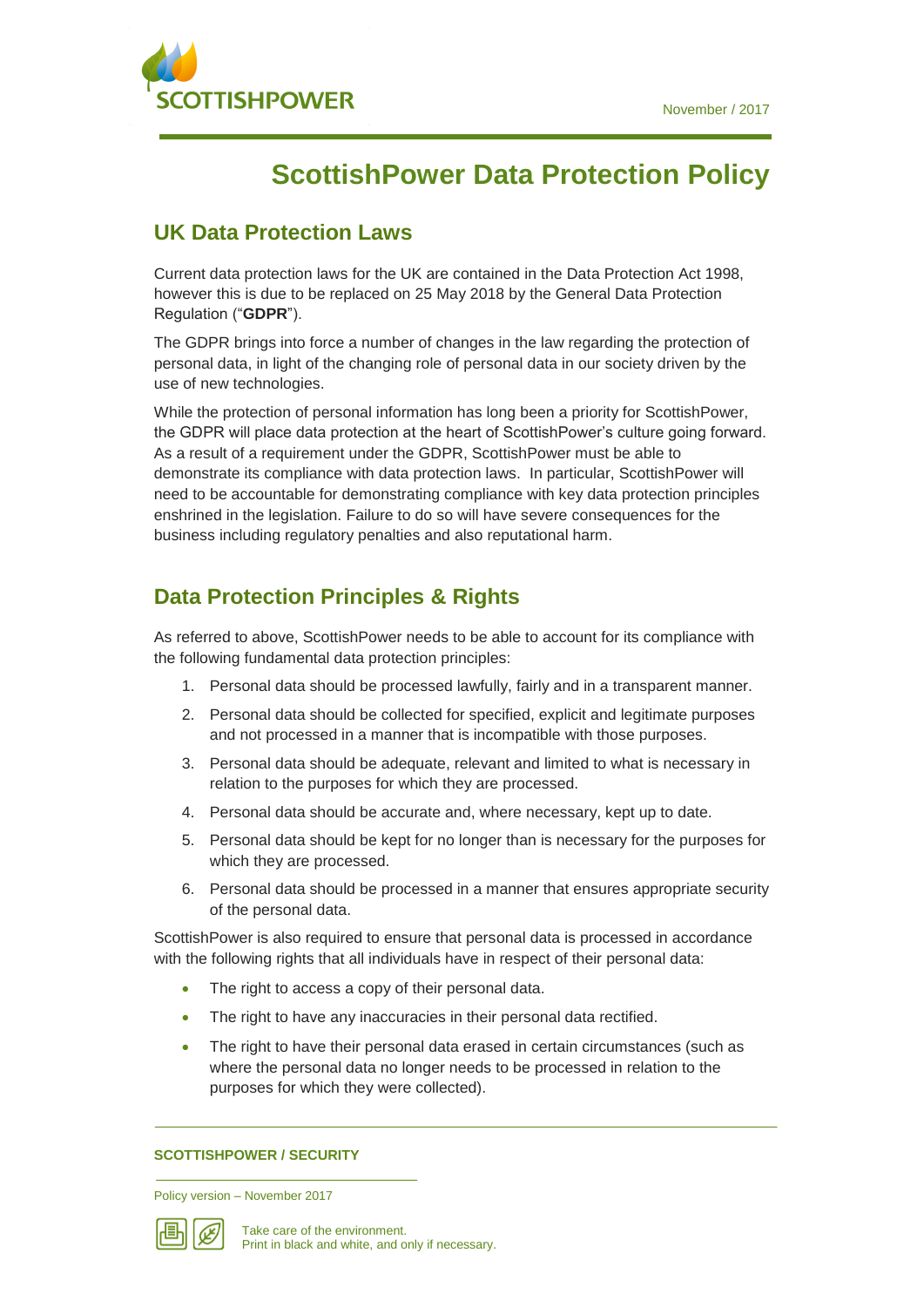

- The right to have the processing of their personal data restricted in certain circumstances (such as where the personal data does not need to continue to be processed but the individual does not want their data to be permanently erased).
- The right to receive personal data provided by them to ScottishPower in an easily-portable format, and to have that information transmitted to another party in certain circumstances e.g. when asked by a customer to transfer the data to another energy provider we would provide the data in a format that is machine readable
- The right to object to certain types of processing (such as profiling).
- The right not to be subject to a decision based solely on automated processing of personal data.

There are also rules which require ScottishPower to only allow personal data to be processed outside the European Economic Area if certain conditions are in place, to help ensure the security of processing in areas not subject to the GDPR.

### **Implementation & Monitoring**

ScottishPower's Data Protection Officer is Philomena Wilkes, who can be contacted at [dataprotection\\_corporate@scottishpower.com.](mailto:dataprotection_corporate@scottishpower.com) The Data Protection Officer is responsible for the day-to-day oversight of the Policies, and is responsible for monitoring and reporting compliance with the Policies to ScottishPower's Board of Directors. The Data Protection Officer is also responsible for liaising with the UK Information Commissioner's Office ("**ICO**") regarding ScottishPower's data protection compliance and accountability.

Different departments within ScottishPower will have different data protection responsibilities, however, our Customer Service, HR, Marketing and Legal departments are likely to be most impacted. If you are uncertain of your data protection responsibilities, you should speak to your line manager in the first instance, or if they are unavailable please contact the Data Protection Officer.

### **Report a Concern & Security Incidents**

ScottishPower faces significant repercussions if it fails to comply with its data protection obligations. Under the GDPR, these repercussions will be more severe, as the ICO will have greater statutory powers and authority to issue significant fines for data protection breaches.

If you have breached the Policies or have any concerns regarding compliance with the Policies, if you become aware of a data security incident, or if you receive correspondence from an individual about exercising their data protection rights, you

#### **SCOTTISHPOWER / SECURITY**